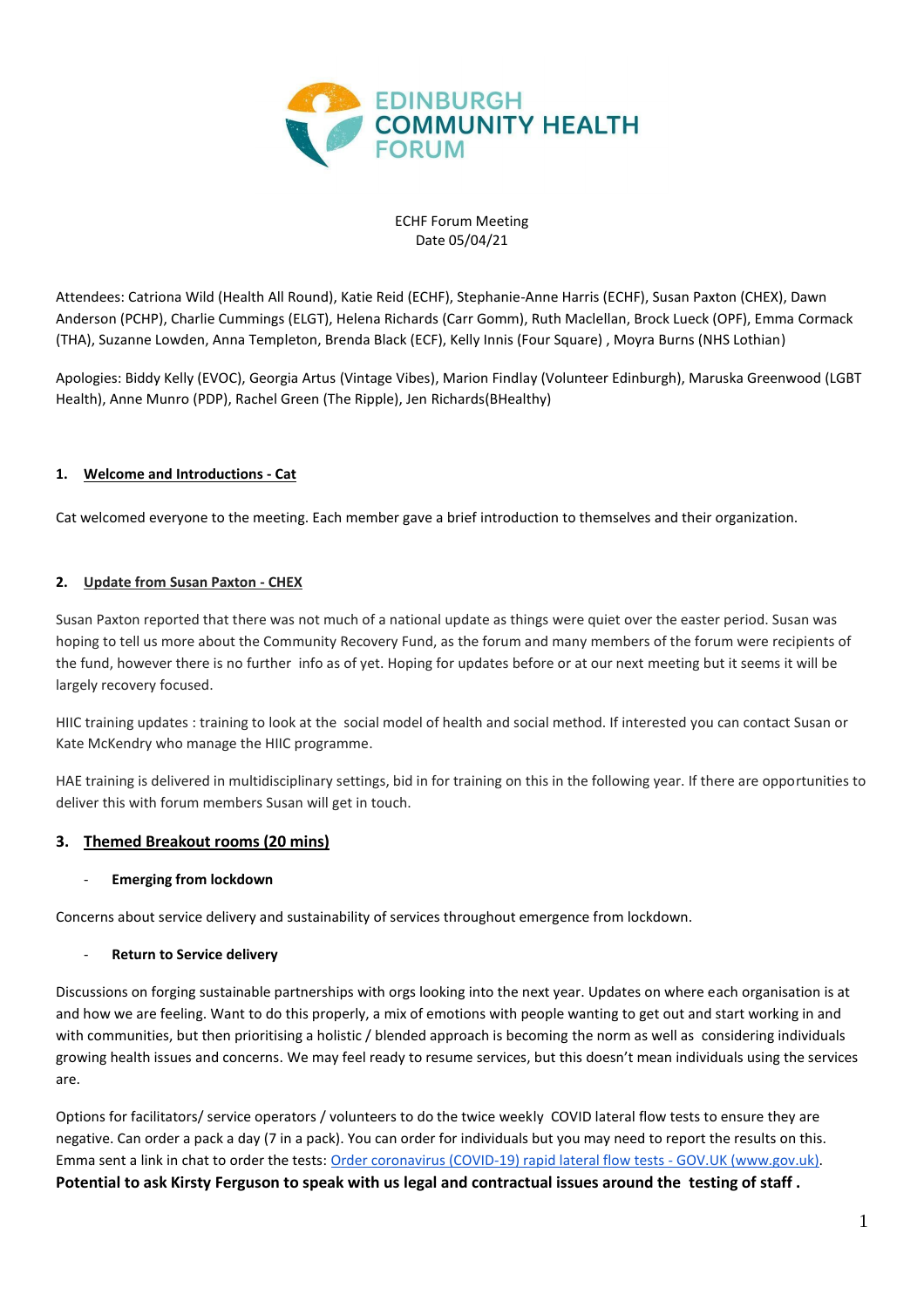# **Emma sending link re testing protocols[: Re-starting your services safely](https://scvo.scot/support/events/a1v3z00000IZHt6AAH/re-starting-your-services-safely?fbclid=IwAR0s_3PtKlTdmluScYs5mCYij6r0bv-vVerhsdI764sN9seDeFdFaLW4IE4) – SCVO [/ Webinar Recording: No Jab/No](https://www.burnesspaull.com/insights-and-events/news/webinar-recording-no-jabno-job-whats-the-legal-position)  Job – [what's the legal position? | Burness Paull](https://www.burnesspaull.com/insights-and-events/news/webinar-recording-no-jabno-job-whats-the-legal-position) / [\(210\) Webinar: Third Sector Conference -](https://www.youtube.com/watch?v=ahNDpvulh1k) Employment update [\(12 March 2021\) -](https://www.youtube.com/watch?v=ahNDpvulh1k) YouTube**

Building a team's confidence is also really important moving on from lockdown. It's important to ensure we are checking how staff are coping, so perhaps offering support for team members and support for leaders in supporting their teams would be useful.

## **Community Anchor orgs**

Suggestion that it's a good idea for the forum to come up with ideas or an idea of what community anchor orgs would look like, with support from Susan Paxton.Good reception for that as members want ideas and critical thinking on this, could possibly be our theme for next month's meeting with assistance from Suzanne Lowden too ?. Reminder from S-A about the Pact meeting on the 13th of May which everyone should have an invite too. Community Anchors, in the report presented to the recent IJB 'are deemed to be the solution'. However, we still have lots of questions as we are still at the beginning of this process. We can still influence these discussions, as the pact is creating a larger steering group for the CAO's which includes S-A.

Here is the link for the meeting on the 13th should anyone not have it: The Edinburgh Pact – [formulation to enactment Tickets,](https://www.eventbrite.co.uk/e/the-edinburgh-pact-formulation-to-enactment-tickets-151635007389)  [Thu 13 May 2021 at 09:30 | Eventbrite](https://www.eventbrite.co.uk/e/the-edinburgh-pact-formulation-to-enactment-tickets-151635007389)

Members asked why no one has come to the Forum to speak about the CAO's, despite SAH asking Linda to come. Linda is our senior lead for developing the pact for CAO's but this is one aspect of six components of The Pact so she is very busy. Discussions around the role of EVOC in CAO's. How do we as a Forum represent ourselves within EVOC as they seem to be relatively influential. Should we be engaging more with EVOC? SAH advised that she was on the Steering Group for all of this along with Stef Milenkovic and Ian Brooke.

Agreed that a dedicated meeting on CAOs would be useful. SAH and KR to organise.

## **4. Summer Training Update**

Digital training with Ross - summer 2021, likely to be the 2nd week of each month for 6 months. We need eight people to sign up to this so if you are interested please send Katie an email so she can secure a place. The training is tailored to you, so you come to Ross with a question and he will help to workshop an answer, however we are waiting to get more specific details!

#### **5. Future meeting and AGM**

The Pact meeting : 13th May

AGM 31st: August, looking for speakers if anyone has any ideas please send them to either S-A or Katie.

#### **6. Update from SAH and KR**

S-A has been reviewing the innovation Grants, and can report that each org involved has adapted / delayed the start of their innovation grants and now there are examples of new service delivery which will be shared in due course.

SAH reminded everyone to read the IJB report which can be found on the Council's website and has been circulated. Also, there is a recording of the IJB meeting which is available where you can see Linda's presentation.

KR update on possibility of 'Critical Friends' for funding applications and perhaps the creation of a Slack Channel for the Forum members.

#### **7. Notes from previous meeting**

Minutes were approved and there were no additional comments or concerns.